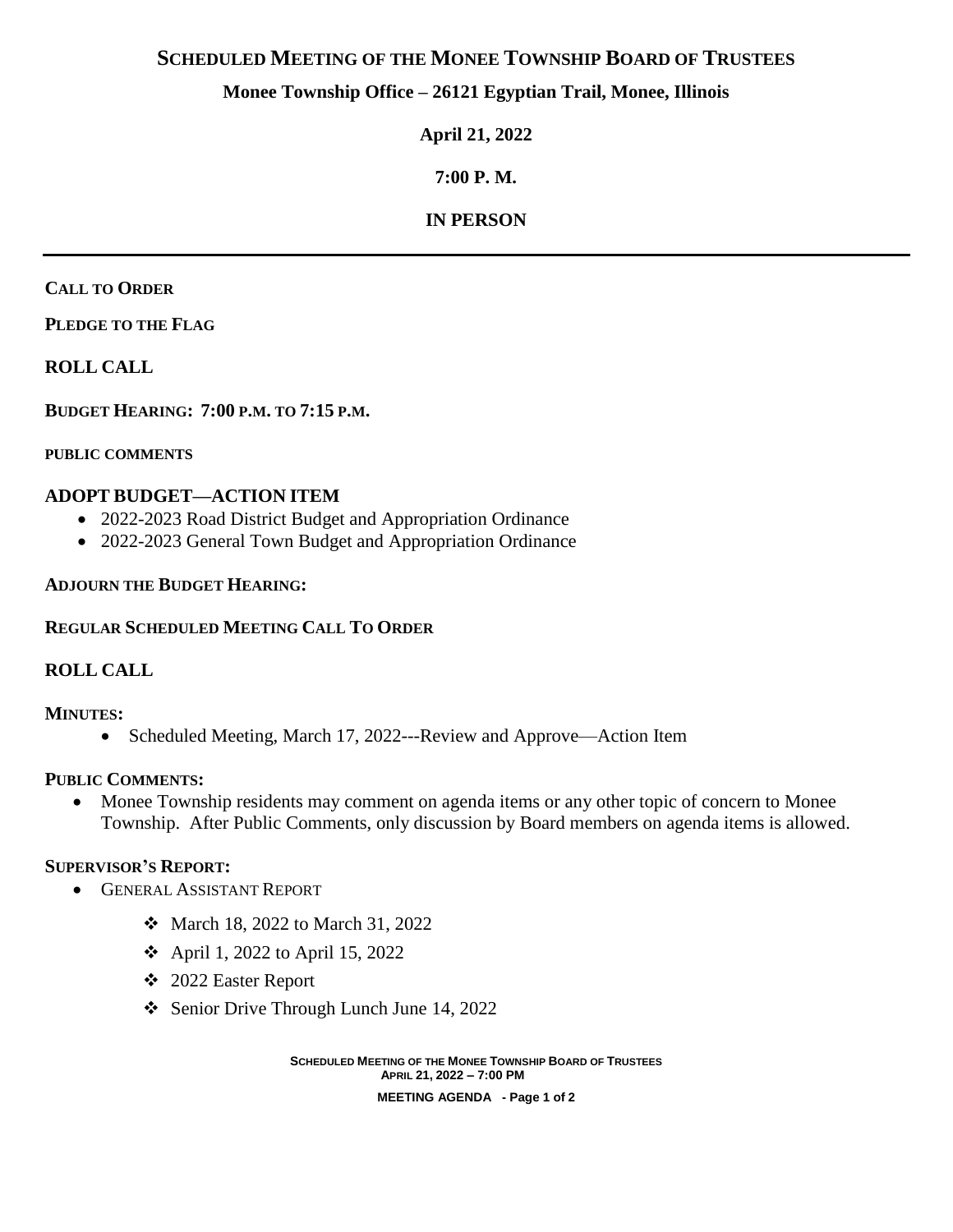### **CLERK'S REPORT:**

Approve Executive Session Minutes of 12/16/2021 and Declare open—Action Item

## **HIGHWAY COMMISSIONER'S REPORT:**

#### **ASSESSOR'S REPORT:**

## **ATTORNEY'S REPORT:**

### **STANDING COMMITTEE/COMMISSION REPORTS: ACTION ITEM**

- **TOWNSHIP PLAN COMMISSION REPORT**
- Re-appoint Jeff Reiter Through April, 2026—Action Item
- Re-appoint Les Batterman Through April, 2026—Action Item
- Re-appoint Paul Zakrzewski Through April, 2026--Action Item
- Case #ZC-22003 McMann Farms, LLC Report—Special Use Permit—Action Item
	- o Scheduled hearing date—May 3, 2022

## **NEW BUSINESS:**

- Will County Center for Community Concerns--\$1,500.00--Social Service Agreement—Action Item
- Medical Assistance Catastrophic Insurance Program (MACI) For General Assistant-\$2,015.00-Action Item
- Village of Monee TIF 5 Surplus--Discussion
	- o Town Fund---\$1,254.53
	- o Road and Bridge Fund----\$1,023.98
- 2022 Township Officials of Illinois—Supervisor Dues--\$40.00—Action Item
- Line Item Transfer—Fiscal Budget Year 2021-2022--Action Item
	- o General Town Fund
	- o Assessor's Budget
	- o Road and Bridge Fund
- Will Ride—Action Item
	- o Ridership—January, 2022—Action Item

## **OLD BUSINESS:**

- Whistle Blower Protection Policy Report—Discussion
- Blood Drive—Discussion
- Youth Committee--Discussion
- Other Issues

### **TRUSTEE AUDIT OF ACCOUNTS/ CLERK CERTIFICATION OF AUDIT: ACTION ITEM**

- March 18, 2022 to March 31, 2022
- April 1, 2022 to April 21, 2022

### **BOARD COMMENTS:**

### **EXECUTIVE SESSION:**

Executive session - for Personnel discussion:

**SCHEDULED MEETING OF THE MONEE TOWNSHIP BOARD OF TRUSTEES APRIL 21, 2022 – 7:00 PM**

#### **MEETING AGENDA - Page 2 of 2**